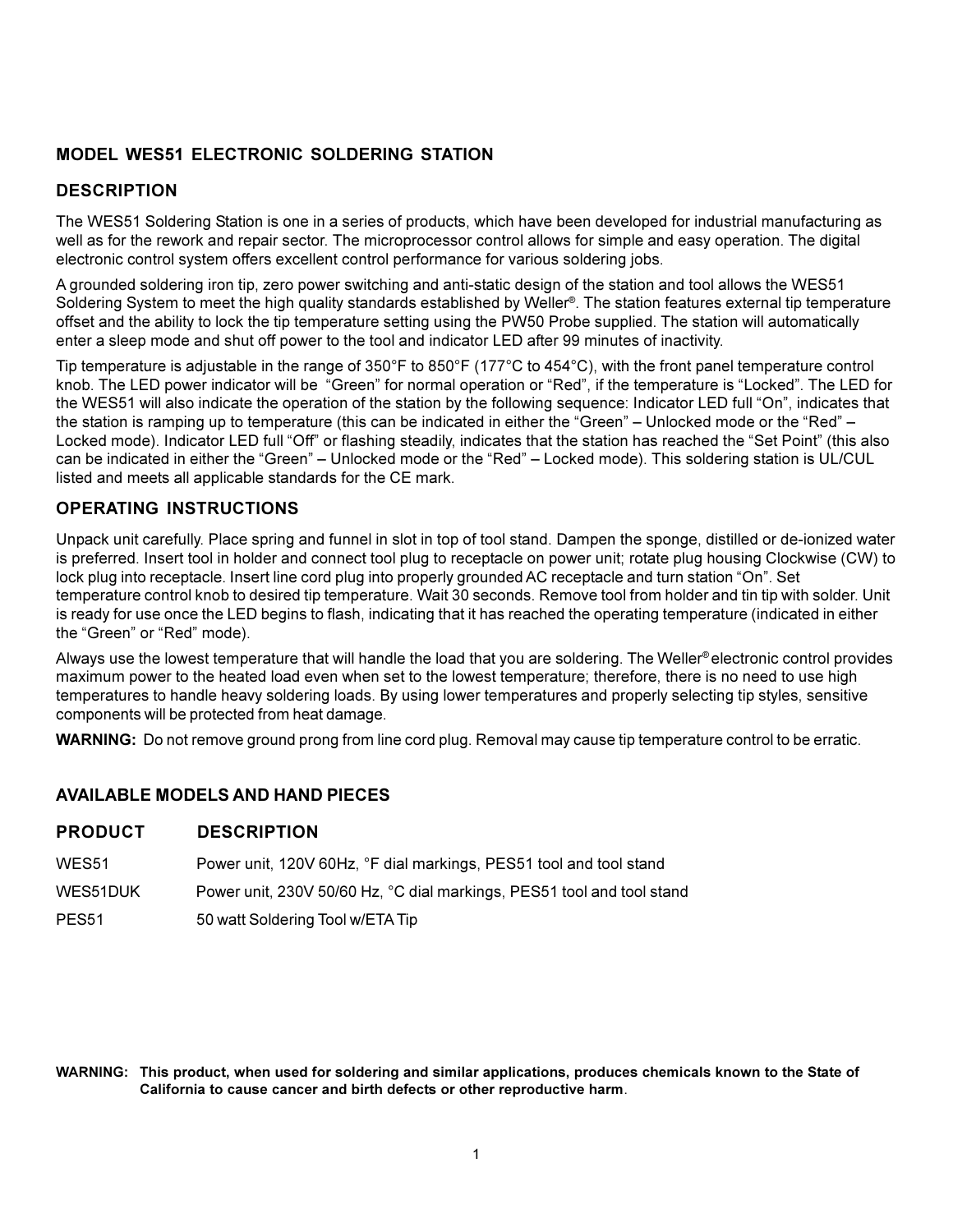### **SPECIFICATIONS**

#### **STATIONS**

|               | 1. Power Input:                   | 120VAC ±10 %, 60 Hz, (230VAC ±10%, 50/60 Hz), 60 watts.                                                |
|---------------|-----------------------------------|--------------------------------------------------------------------------------------------------------|
|               | 2. Power unit output voltage:     | Isolated 24VAC @ 2.1 amperes.                                                                          |
|               | 3. Size:                          | $4.5" \times 5.9" \times 3.6".$                                                                        |
|               | 4. Line Cord:                     | 3-Wire, UL Recognized.                                                                                 |
|               | 5. Tip temperature control range: | 350°F to 850°F (177°C to 454°C).                                                                       |
|               | 6. Control setting resolution:    | $10^{\circ}$ F (6 $^{\circ}$ C).                                                                       |
|               | 7. Stability:                     | $\pm$ 10°F ( $\pm$ 6°C) per MIL-STD-2000.                                                              |
|               | 8. Absolute accuracy:             | Average tip temperature can be "Offset" to $\pm 9^{\circ}F$ ( $\pm 5^{\circ}C$ ) at idle with no load. |
|               | 9. Ambient temperature range:     | 60°F to 110°F (16°C to 44°C).                                                                          |
| <b>ENCILS</b> |                                   |                                                                                                        |
|               | $1$ $M$ - $H$ $22$                | $E \cap \dots \cap H$                                                                                  |

#### **PENCILS**

| 1. | Wattage:           | 50 watts at 24 Vac.                                                                                                 |
|----|--------------------|---------------------------------------------------------------------------------------------------------------------|
| 2. | Tip voltage:       | Less than 2 mv TRMS to line cord ground pin.                                                                        |
| 3. | Tool weight:       | 2 ounces without cord.                                                                                              |
|    | 4. Tool material:  | Static dissipative thermoplastic handle and stainless steel.                                                        |
| 5. | Heater type:       | Fiberglass and ceramic insulated heating element. Reverse wound for low<br>leakage and magnetic field cancellation. |
| 6. | Tip type:          | Weller <sup>®</sup> ET and SMT series tips. Copper with heavy Iron, Nickel and Chromium<br>plating for long life.   |
| 7. | Sensor:            | Type "K" Thermocouple. Fits deep inside tip for maximum response.                                                   |
|    | 8. Handle design:  | Heat insulated with foam sleeve for low grip temperature and maximum comfort.                                       |
|    | 9. Tool cord:      | Silicone rubber, burn resistant.                                                                                    |
|    | 10. Connector:     | Polarized, 6 pin locking.                                                                                           |
|    | 11. Recovery time: | Less than 10 seconds from 100°F drop with ETA tip at 700°F.                                                         |
|    | .                  |                                                                                                                     |

### **STANDARDS**

- 1. Housing and tool handle made with Electrostatic Protective Materials as required in MIL-B-81705.
- 2. Housing passes Static Decay Test per Federal Test Method Std. No. 101, Method 4046.
- 3. Weller® ESD tools comply with DOD-HDBK-263.
- 4. WES51 & WESD51 units are U.L. Listed and meet MIL-STD-2000, MIL-S-45743, W-S-6536, W-S-570 & DOD-STD-1686.
- 5. WES51 units are UL/CUL listed and meet all applicable standards for CE mark.

### **ACTIVATION OF LOCKOUT FEATURE**

- 1. Adjust the temperature set knob to the desired tip temperature.
- 2. Apply the Lockout Pencil to the ESD symbol on the front panel until the LED starts slowly (5 Hz) blinking "Red". Remove the Lockout Pencil within 2.5 seconds and the temperature setting will be "Locked" in. The indicator LED will be "Red" and turning the temperature set knob will have no effect on the tip temperature.
- 3. Reverse the lockout by applying the Lockout Pencil to the ESD symbol until the LED is slowly blinking "Red". Remove the Lockout Pencil within 2.5 seconds and the temperature set knob will function normally and the indicator LED will be "Green".
- Note: If the Temperature Set Knob has been adjusted during the "Locked Mode", the station will control to the new set point, once the "Lockout" feature has been disabled.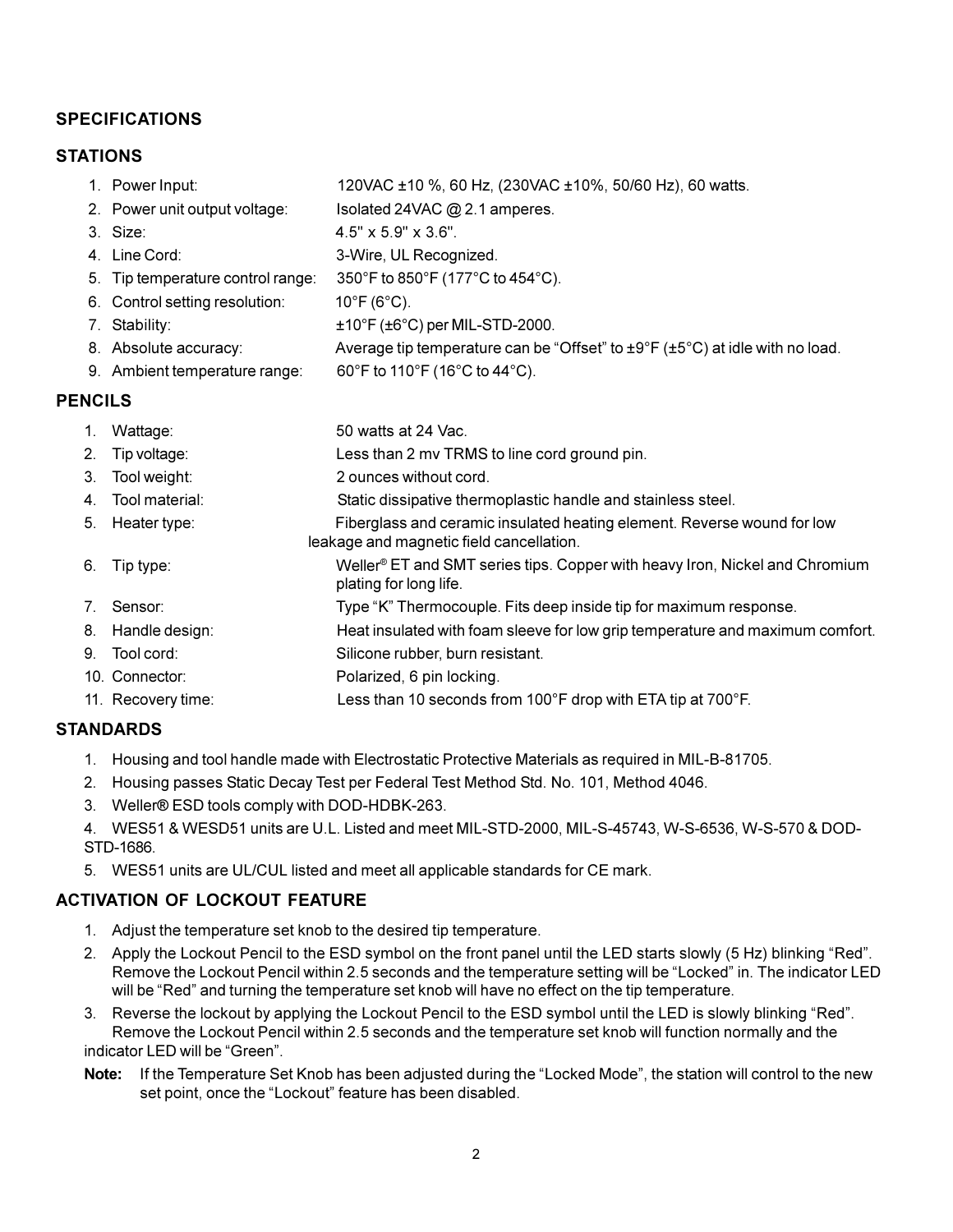### **TIP TEMPERATURE "OFFSET" PROCEDURE**

- 1. Monitor the tip temperature using the K111, Type "K" Thermocoupled Tip temperature test kits. (see Replacement Parts and Accessories Section)
- 2. Adjust the temperature set knob to the desired tip temperature and allow the tip temperature to stabilize.
- 3. Apply the Lockout Pencil to the ESD symbol on the front panel. The LED should slowly blink "Red" for 2.5 seconds and then slowly blink "Green". Adjust the temperature set knob to the measured tip temperature, remove the Lockout Pencil, and the "Offset" procedure is complete.

#### **RESET STATION TO FACTORY DEFAULT SETTINGS**

With station turned "Off", adjust temperature set knob to 600°F (315°C). Apply the Lockout Pencil to the ESD symbol on front panel and turn station "On". Remove the Lockout Pencil and the procedure is complete. Any tip temperature offset programmed above will be reset to nominal factory settings.

### **AUTO OFF FEATURE**

The Weller<sup>®</sup> Model WES51 Station will automatically shut off power to the tool and the power indicator LED after 99 minutes of inactivity of the iron. Certain applications may not be recognized by the "Loading Effect" on the tool and may require more frequent wiping of the tip on the damp sponge to recognize use.

### **TROUBLESHOOTING GUIDE**

**WARNING:** AC line voltage is present inside power unit even when power switch is off. Refer service to qualified personnel.

**NOTE:** Access to internal parts may be gained by removing four rubber feet, four screws under feet and top case.

### **TOOL DOES NOT HEAT**

With line cord unplugged and power switch on, check for approximately 21 ohms at line cord blades (55 ohms for 230V unit).

- Check power switch for continuity in the "On" position replace if defective.
- Check line cord for continuity repair or replace if defective.
- · Check transformer primary replace transformer if defective.

With line cord plugged in and power switch on, check for 24VAC ±10% between pins #2 and #6 of tool receptacle.

- · Check transformer secondary for 24VAC ±10% replace transformer if defective.
- · Check wiring to printed circuit board assembly repair or replace if defective.
- Replace printed circuit board assembly.
- Check wiring from tool receptacle to printed circuit board.
	- Repair or replace if defective.
- Replace soldering tool with known good tool and recheck.
	- Refer to Tool Troubleshooting Guide
	- Replace printed circuit board assembly.

### **TOOL OVERHEATING**

Replace soldering tool with known good tool and recheck.

Refer to Tool Troubleshooting Guide

Replace printed circuit board assembly in station.

### **TIP TEMPERATURE TESTING ERRORS**

NOTE: Tip temperature testing must be done using the K111, Type "K" Thermocoupled Tip temperature test kits. (see Replacement Parts and Accessories Section). Other methods (Contact Pyrometers or Large Loading Devices), or heavier thermocouple wire, will cause errors. Replace soldering tool with known good tool and recheck tip temperature.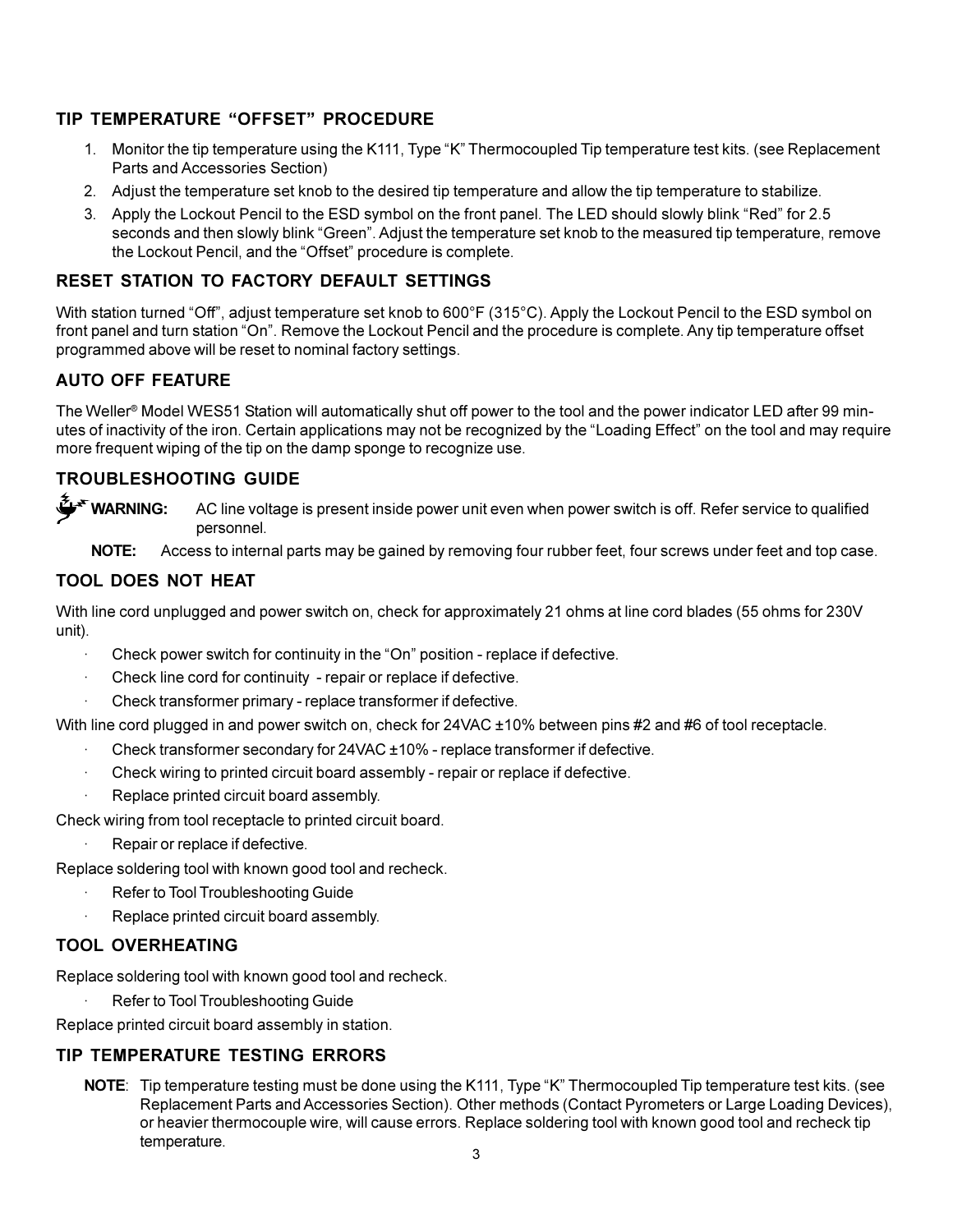Refer to Tool Troubleshooting Guide Calibrate station according to Tip Temperature "Offset" Procedure.

# **HIGH TIP VOLTAGE**

Replace soldering tool with known good tool and recheck tip voltage.

- Refer to Tool Troubleshooting Guide
- Check for continuity from pin #5 of tool receptacle to line cord ground pin.
- Check wiring from tool receptacle to line cord ground pin repair if defective.

# **MODEL PES51 50 WATT SOLDERING TOOL**

# **PRODUCT DESCRIPTION**

The Weller® PES51 Soldering Pencil features a Nichrome wound, Stainless Steel heating element construction. A non-burning silicone rubber cord and a large selection of Iron, Nickel and Chrome Plated, Copper tips in various styles, including tips for surface mount devices. The handle design is lightweight, high impact ESD plastic, with controlled thermal conductivity via a foam sleeve to allow continuous use without discomfort from heat or fatigue. The heating element is a fast response, long life, Nichrome wound, unit encased in stainless to eliminate corrosion at high temperature.

The Weller<sup>®</sup> PES51 tools are interchangeable without the need to make any adjustments to the station "Offset" function. This is made possible by the use of a precision temperature sensor; which is positioned deep inside the tip to insure rapid response to soldering load variations.

The Weller® PES51 tool has been specifically designed for use at electrostatic free workstations and is completely free from stored static charges. The plastic used in this product meets the requirements for Electrostatic Protective Materials. All Weller® ESD tools comply with DOD-HDBK-263.

The Weller® PES51 tool is designed to be used with the WES51 and WESD51 series power units. The station and tool combination meets DOD-STD-2000, MIL-S-2000, MIL-S-45743, W-S-570 as well as DOD-STD-1686.

# **PES51 SERIES SOLDERING TOOL TROUBLESHOOTING GUIDE**

# **CAUTION: Disconnect from power unit before attempting repairs.**

- **NOTE: If ground pin has been removed from power unit line cord, tip temperature control may be erratic.**
- 1. Tool does not heat.

1.1 Check heater resistance from pin 2 to pin 6 **(see Figure 1)** of the tool connector, should measure 9 - 11 ohms.

- 1.1.1 Proceed to 1.2 if heater is correct.
- 1.1.2 Refer to PES201 Replacement Heater/Sensor Instruction Sheet before disassembling (**see PES201 Replacement Heater Instruction Sheet**).
	- 1.1.2.1 Remove tip barrel nut assembly and tip.
	- 1.1.2.2 Attach 3/8 24 nut to heater.
- 1.1.3 Release cord strain relief by pushing cord 1/4" to 1/2" into handle (**see PES201 Replacement Heater Instruction Sheet**).

1.1.3.1 Clamp 3/8 - 24 nut in vise, pull handle from side-to-side to disengage heater.

1.1.4 Replace cord/handle assembly if heater is correct; else replace heater/sensor assembly. Complete instructions are provided with replacement part.

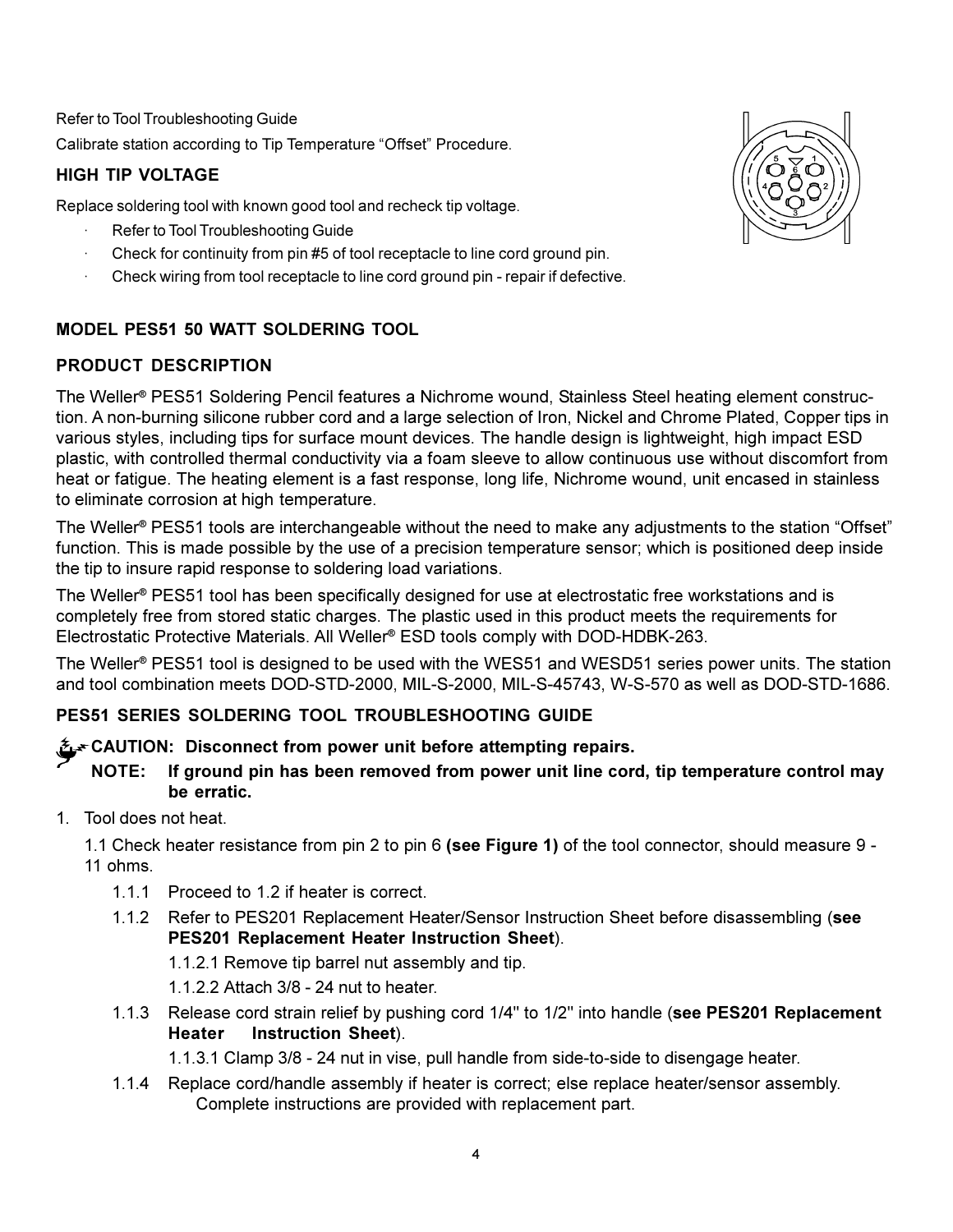- 1.2 Check sensor resistance from pin 3 to pin 4 of the tool connector, should measure 1 2 ohms.
	- 1.2.1 If sensor resistance is incorrect, remove heater/sensor assembly from handle and check at the sensor leads (**see PES201 Replacement Heater Instruction Sheet**).
	- 1.2.2 Replace cord/handle assembly if sensor is correct; else replace heater/sensor assembly.
	- 1.2.3 Check resistance from pin 3 to pins 2 and 6 of the tool connector, should measure 1 megohm minimum.
	- 1.2.4 Remove heater/sensor assembly from handle and check for shorts in wiring inside handle. Repair or replace as required.
- 2. Tool overheating. **(NOTE: Tool will overheat with tip removed).**
	- 2.1 Check resistance from pin 3 to pin 4 of the tool connector, should measure at least 1- 2 ohms.
		- 2.1.1 Remove heater/sensor assembly and check for shorts in wiring inside handle. Repair wiring as required, or replace cord/handle assembly. Complete instructions are provided with replacement part.
- 3. High voltage on tip.
	- 3.1 Check resistance from pin 5 of the tool connector to tip, should measure 2 ohms maximum.
		- 3.1.1 If tip ground is open, remove heater/sensor assembly and check continuity of ground wire in cord.
		- 3.1.2 Repair wiring as required, else replace cord/handle assembly if open.

Weller® ET and SMT series tips are solid Copper, plated with Iron, Nickel and Chromium. The Nickel and Chromium protect the shank from corrosion and solder creep. The tips are pre-tinned in the working area with solder. Use only Weller® soldering tips. Use of non-Weller® components may void product warranty if the non-Weller® component causes damage to the unit. Consult tool and tip selection sheet for available tip styles.

- 1. Keep tip tinned; wipe only before using.
- 2. Use rosin or activated rosin fluxes. Acid type fluxes will greatly reduce tip life.
- 3. Remove tip and clean with suitable cleaner for flux used. The frequency of cleaning will depend on the type of work and usage. Tips in constant use should be removed and cleaned at least once a week. Corrosion between tip and sensor can cause erratic temperature control. **WARNING: If tip does not remove easily, do not force it**. The sensor will be damaged. Try removing the tip while heated. If this does not work, return tool to Weller® for service. When installing new tips, they should slide freely over sensor probe.
- 4. Don't try to clean tip with abrasive materials and never file the tip. To do so will greatly reduce tip life. Tip wettability is affected by contact with organics; such as plastic resins, silicone grease, and other chemicals. If the tip be comes unwettable, it may be cleaned hot with a soft steel or brass brush using solder flux as a solvent; or with a Weller<sup>®</sup> WPB1 polishing bar (use only when the tip is cold). Do not over do this or the iron plating will be removed and the tip ruined. Re-tin tip immediately after cleaning to prevent oxidation.
- 5. Do not remove excess solder from heated tip before storing. The excess solder will prevent oxidation of the wettable surface when tip is re-heated.
- 6. Do not use any compound or anti-seize material on Weller® tips or sensor probe. This may cause wettability problems and may cause seizing after extended heating periods.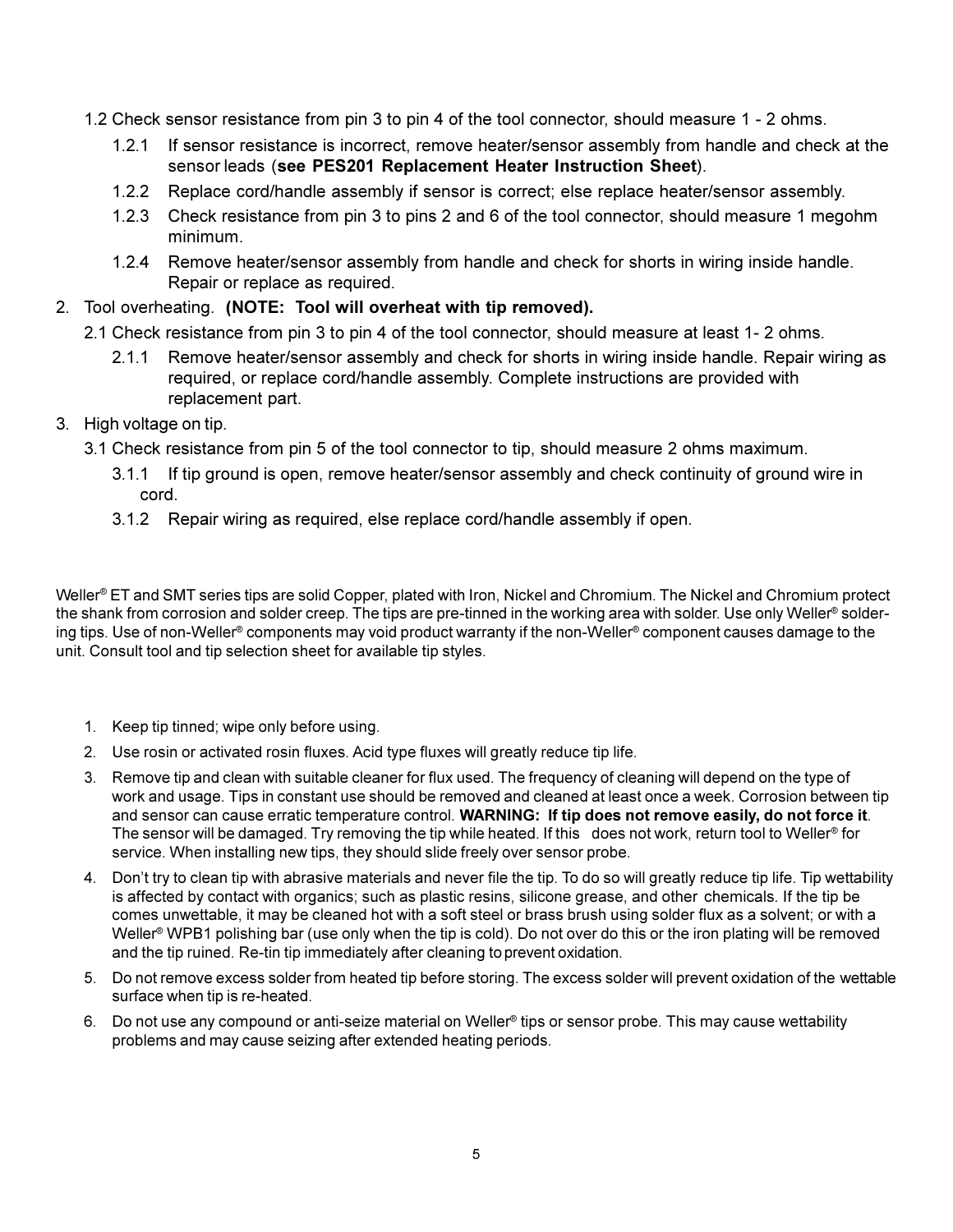## **REPLACEMENT PARTS AND ACCESSORIES**

| PART NO.         | <b>DESCRIPTION</b>                                    |
|------------------|-------------------------------------------------------|
| SW110            | Power Switch                                          |
| <b>WES206</b>    | Circuit Board Assembly for WES51                      |
| <b>TR215</b>     | Power Transformer, 120VAC, 60 Hz                      |
| TR216            | Power Transformer, 230VAC, 50/60 Hz                   |
| <b>PES51</b>     | PES51 Soldering Iron Only                             |
| BA60             | <b>Barrel Nut Assembly</b>                            |
| <b>PES201</b>    | <b>Heater/Sensor Assembly</b>                         |
| <b>PES203</b>    | Cord/Handle Assembly                                  |
| <b>PW50</b>      | Lockout Pencil                                        |
| EC254            | Spring and Funnel Only for PH50 Iron Stand            |
| <b>PH50</b>      | Tool Stand w/Spring and Funnel for PES51 Tool         |
| <b>SMTA</b>      | Surface Mount Tip Adapter for PES51 Tool              |
| WA2000           | Soldering Tool Analyzer                               |
| K <sub>111</sub> | Temperature Test Kit w/Thermocoupled ETA Tip Type "K" |
| WPB1             | Weller <sup>®</sup> Polishing Bar                     |
| SF60             | Tool Funnel for SMT Tips (PES51 Iron)                 |
| TC205            | Replacement Sponge (PES51 Iron)                       |
|                  |                                                       |

#### **SELECTION OF WELLER® SOLDERING TIPS**

| <b>NUMBER</b> | <b>DESCRIPTION</b>        | <b>TIP</b> | <b>REACH</b> |
|---------------|---------------------------|------------|--------------|
| <b>ETA</b>    | Screwdriver               | 1/16       | 5/8          |
| <b>ETAA</b>   | Single Flat               | 1/16       | 5/8          |
| <b>ETB</b>    | Screwdriver               | 3/32       | 5/8          |
| <b>ETBB</b>   | Single Flat               | 3/32       | 5/8          |
| <b>ETC</b>    | Screwdriver               | 1/8        | 5/8          |
| <b>ETCC</b>   | Single Flat               | 1/8        | 5/8          |
| <b>ETD</b>    | Screwdriver               | 3/16       | 5/8          |
| <b>ETDD</b>   | Single Flat               | 3/16       | 5/8          |
| <b>ETH</b>    | Screwdriver               | 1/32       | 5/8          |
| <b>ETJ</b>    | Long Conical              | 1/32       | 1            |
| <b>ETK</b>    | Long Screwdriver          | 1/8        | 1            |
| <b>ETL</b>    | Long Screwdriver          | 1/32       | 1            |
| <b>ETM</b>    | Long Screwdriver          | 3/64       | 1            |
| <b>ETO</b>    | Long Conical              | 3/64       | 1            |
| <b>ETP</b>    | Conical                   | 5/64       | 5/8          |
| <b>ETR</b>    | <b>Narrow Screwdriver</b> | 1/16       | 5/8          |
| <b>ETS</b>    | Long Conical              | 1/64       | 1            |
| <b>ETT</b>    | Long Conical              | 3/64       | 1            |
| ETU           | Single Flat               | 1/64       | 5/8          |
| <b>ETV</b>    | Single Flat               | 1/32       | 5/8          |
|               |                           |            |              |